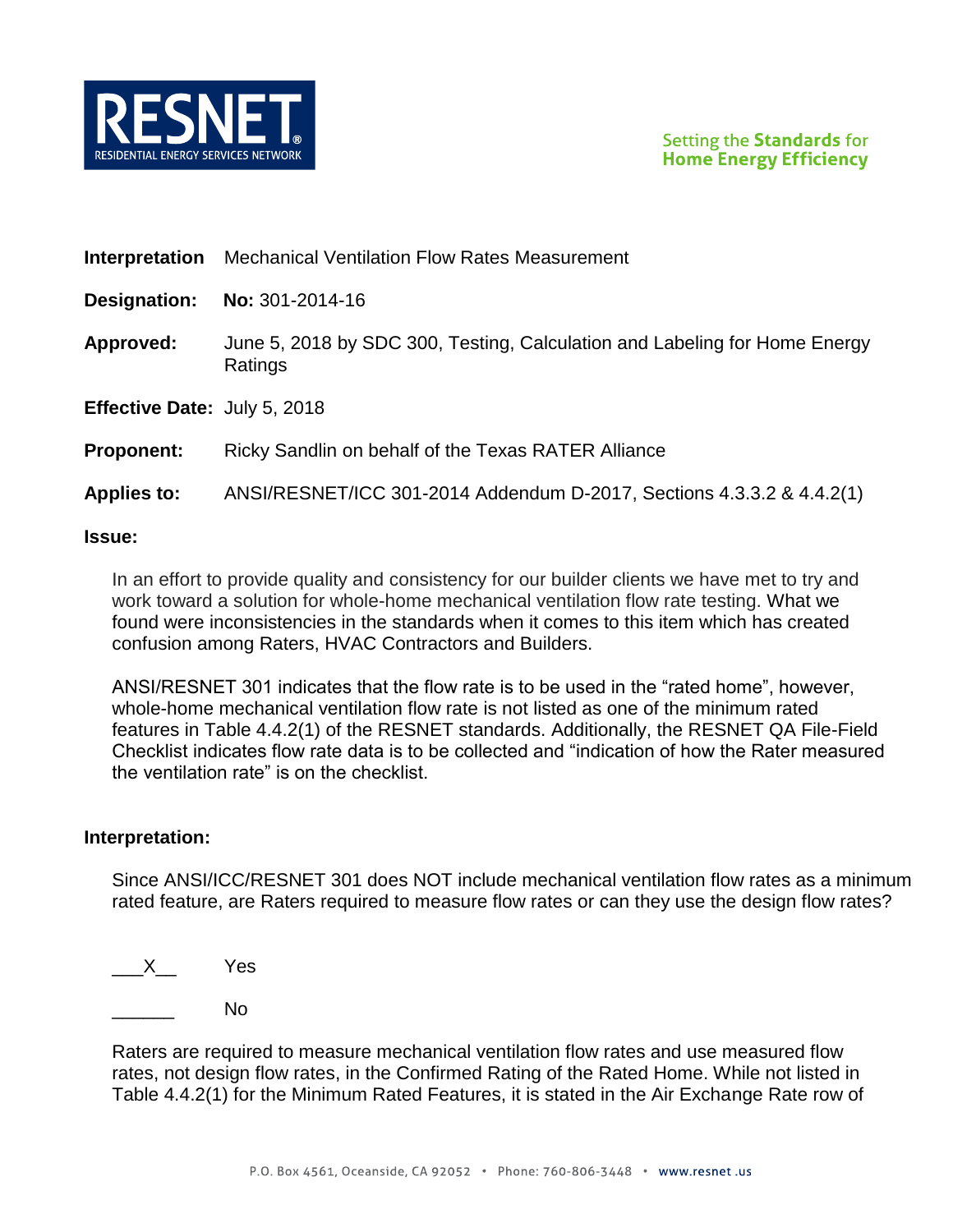

Table 4.2.2(1) of ANSI/RESNET/ICC 301-2014 Addendum D, that it must be "tested in accordance with requirements of Standard ANSI/RESNET/ICC 380-2016". As the Air Exchange Rate encompasses both infiltration and ventilation and 380 has test procedures for both, the requirement is that both are tested. In the 2019 updates to ANSI/RESNET/ICC 301- 2014, the ventilation testing requirement will be added to Table 4.4.2(1) for greater clarity, and will be noted as well in a new Appendix B, that addresses the inspections of minimum rated features.

# **Rationale:**

The following sections of Standard ANSI/RESNET/ICC 301-2014 are inconsistent causing confusion and differing interpretations by Raters.

# **ANSI/RESNET/ICC 301-2014 Addendum D-2017**

# **4.3.3.2. Rated Home:**

4.3.3.2.4. Where a Whole-House Mechanical Ventilation System(s) is provided, the Whole-House Mechanical Ventilation flow rate shall be included. Flow rates for bathroom, kitchen and other local exhaust that does not serve as a component of a Whole-House Mechanical Ventilation System shall not be considered for sizing purposes.

## **Table 4.4.2(1) Minimum Rated Features**

23. Whole-House Mechanical Ventilation System(s)

Equipment type, daily run hours, and wattage (a source is the Certified Home Ventilating Products Directory available from the Heating and Ventilation Institute (HVI)).

## **RESNET QA File-Field Review Checklist**

Does the measured ventilation rate in the simulation file match the site data collected?

Is there an indication of how the Rater measured the ventilation rate?